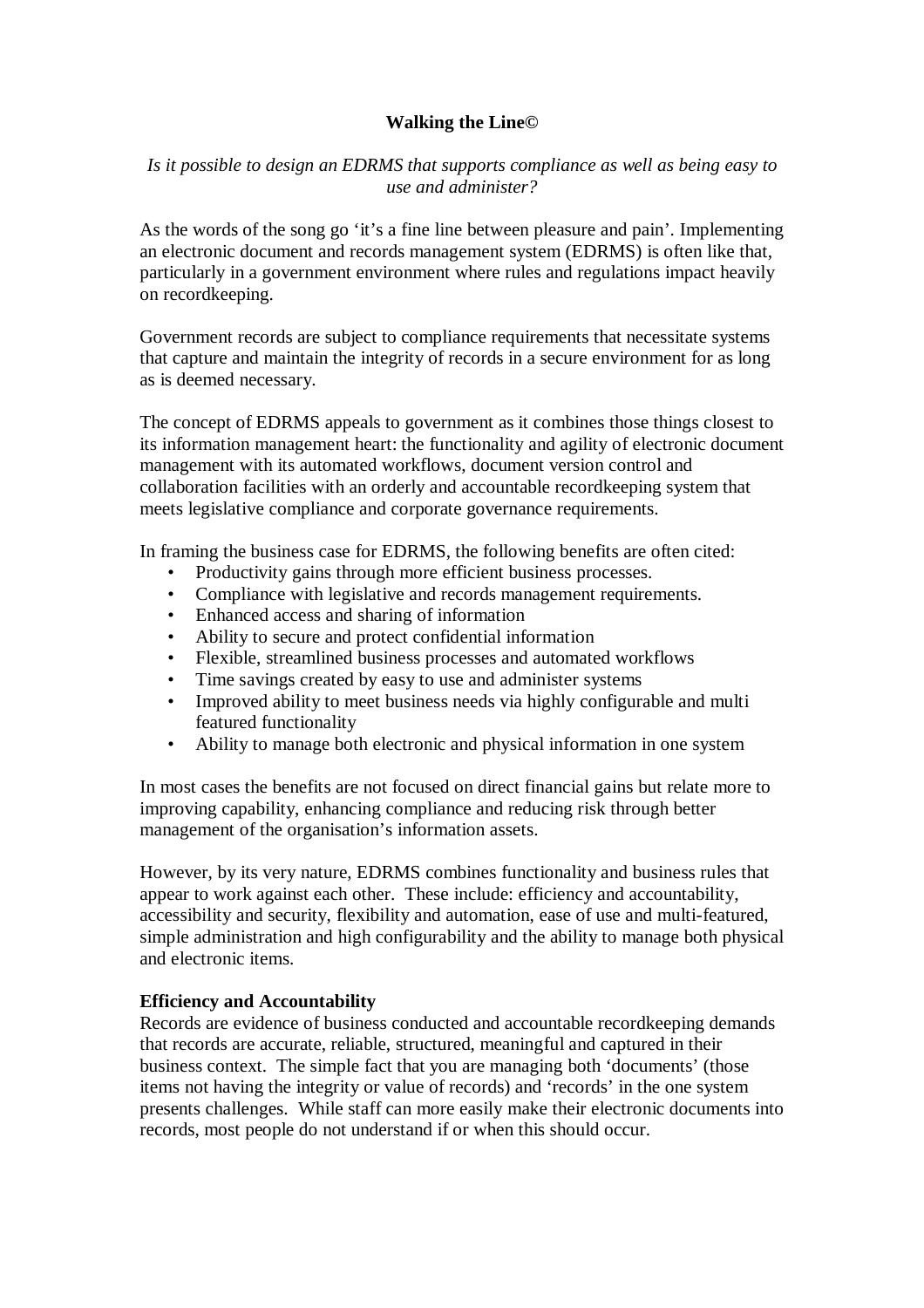To ensure those 'documents' that should have been made records are kept for as long as they should be, the system can be designed so that all documents and records are classified and disposed of as if they were all records. This can result in a myriad of worthless documents clogging up the recordkeeping system. Because of the volume it is also likely you will need to rely on non-records staff to classify documents and this can be difficult for staff that lack significant records management training.

The modern workplace has resulted in an explosion of document and record creation by all staff, many of whom are untrained and unskilled in this area. Modern workplace demands mean people need systems that allow them to work more efficiently, creating and sharing information quickly. They won't be keen to adopt a system that imposes unfamiliar and time consuming classification rules every time they want to create a document. Combating this requires creative approaches to system design which may or may not be possible depending on the software being used and the compliance requirements to be met.

#### **Accessibility and Security**

An EDRMS allows for wide access to the organisation's documents and records repository thereby providing staff with reliable, accurate and timely information. Wide access is also a key factor in ensuring staff are not unnecessarily 're-inventing the wheel'. Access to reliable records also means staff are making decisions based on the evidence of what has occurred or been determined in the past.

However, in certain situations the information required may be highly sensitive and the system needs to ensure confidential information is protected from unauthorised access or inappropriate use. In protecting these documents and records it is not only critical that the wrong people do not have access, it is also critical the right people do.

Many government organisations have information security policies that operate on the 'need to know' principle, which implies staff should only have access to the information they need to do their job. While it is possible to design systems that provide wide access to unclassified information as well as having the ability to restrict access to confidential information, it requires careful planning and additional training for users and often imposes a heavier system administration overhead.

#### **Flexibility and Automation**

Often perceived as one of the most significant benefits of implementing EDRMS is the ability to develop, streamline and automate document based workflows. In government organisations most workflows involve a document going through several hands with certain notations and approvals being added and other related documents created and attached throughout the process. These workflows normally have a series of deadlines that need to be monitored and escalation processes put in place if they are not met. As the workflow progresses, the documents become records and information about the workflow becomes an important part of the business context surrounding these records.

Automating to ensure a consistent workflow with built in timeframes and escalation processes and minimal user intervention necessitates locking the workflow down as a standardised process. However, large organisations need a flexible system that can manage a wide variety of business processes. Workflows do not always follow the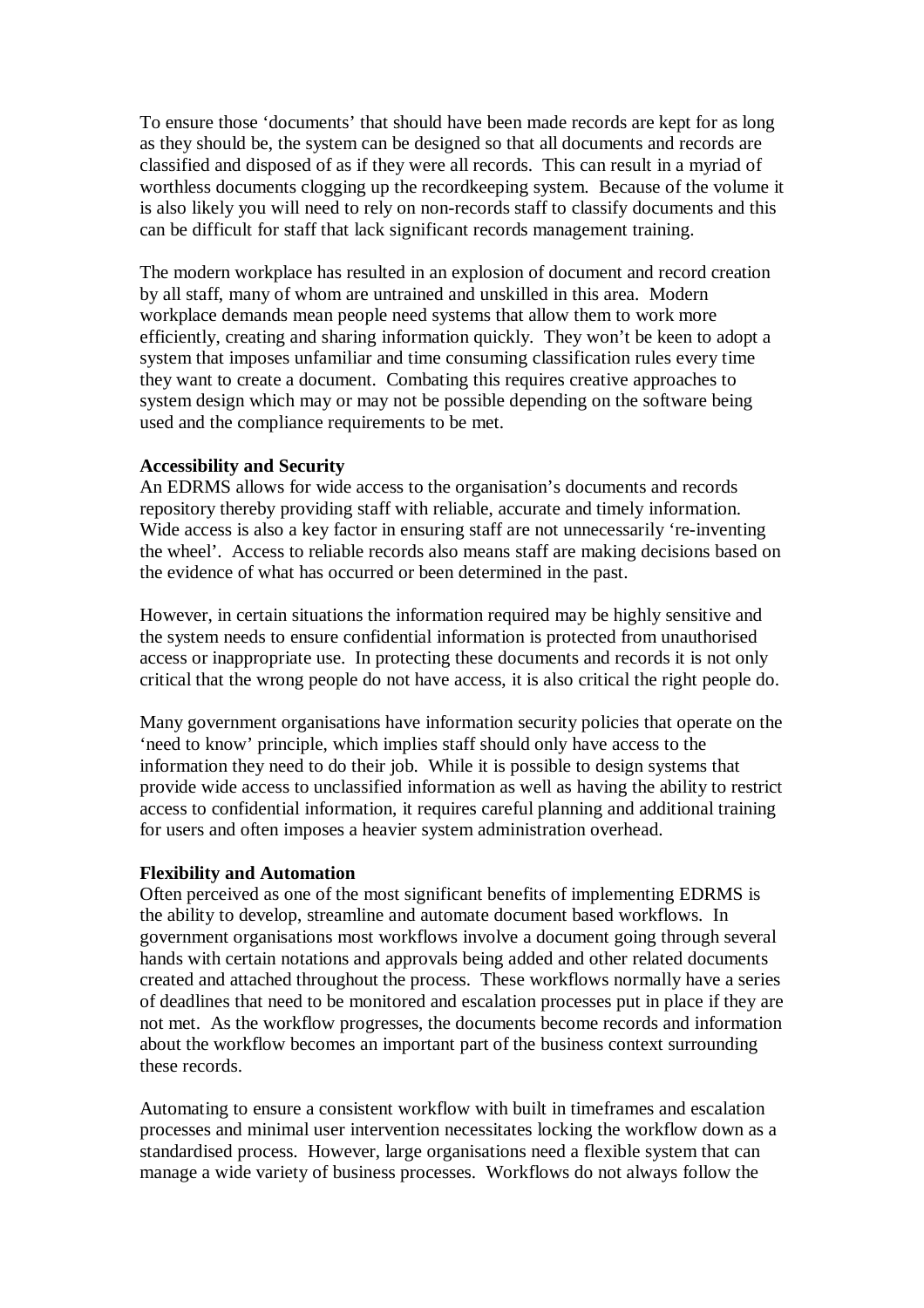same defined pathways. They can quite legitimately vary and it can be extremely difficult and costly to design and manage a multitude of workflows to suit a number of individual business processes. It may be that certain documents are unique in the way they need to be dealt with and that some areas need the flexibility to make up their workflows 'on the fly'.

In addition to workflows, the EDRMS will likely be used to manage many different types of documents and records relating to different business contexts and different criteria or metadata is often also required for searching, storing, retrieving and delivering information to users. All of this points to the need for a highly flexible and configurable system.

# **User Friendly and Multi Featured**

Everyone wants a system that's easy to learn and easy to use. It's also good if the system works intuitively so users don't have to think too hard to know what to do. It makes it easier to implement and much more attractive to users so they are more likely to take it up and use it effectively. An easy to use system assists greatly in lessening the effort required in managing the change from old systems to an EDRMS. This includes less training so the overall cost of implementation and ongoing support can be reduced.

But as we know, people also want a flexible EDRMS that can perform a wide variety of functions and follow appropriate standards for recordkeeping. EDRMS by their very nature are multi-featured, combining functions previously done by many systems such as electronic document management, records management, workflow and email management. More functionality will probably allow a greater number of business processes to be managed in the one system, reducing the need to invest in implementing other business systems.

But multi-featured also means there are many more things to learn. More buttons to click and menus to navigate. While an advanced user will delight in the richness of functionality, the low end or casual user could find it confusing, intimidating, hard to learn, hard to use and thus be more reluctant to use it. This then leads to avoidance of the system, severely reducing the capacity to realise any benefits at all. It also results in more resourcing being directed towards the training and support of users leading to increased implementation and support costs.

# **Simple to Administer and Highly Configurable**

A system that is simple to administer can be maintained more easily and be managed by less experienced staff with minimal training. Microsoft Access is a case in point where people can design simple databases with minimal training. But 'simple' is the key word here. A multi-featured, flexible and integrated EDRMS is not simple. It requires complex products or combinations of products that are highly configurable and multi functional.

The use of different technologies in undertaking business processes needs to appear as integrated and seamless as possible to the user. In fact, it all needs to done in such a way as to present an attractive and intuitive user interface with minimal keystrokes required to perform most tasks.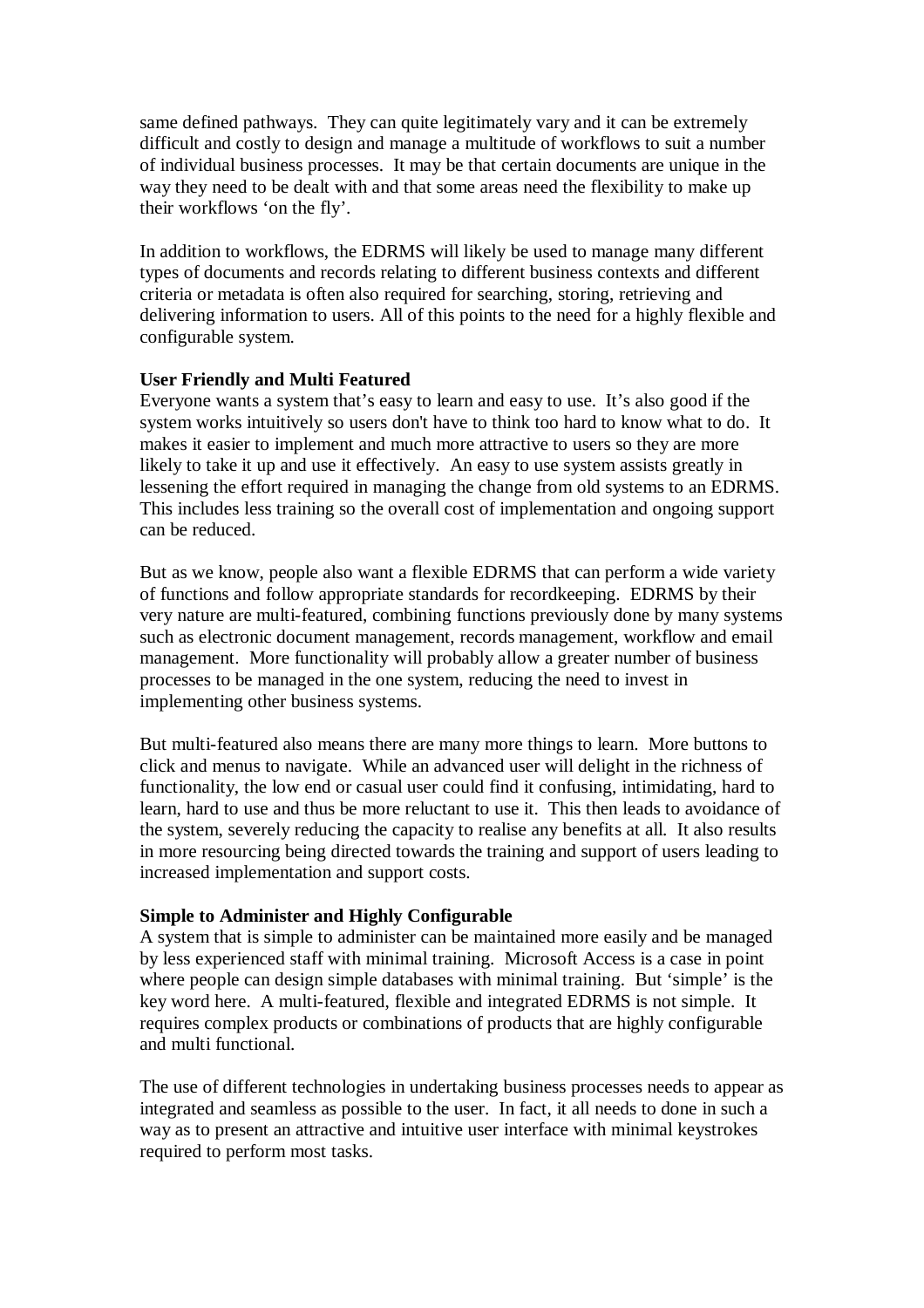But of course, increased configurability means greater complexity which in turn means greater administration and maintenance overheads. System administrators need to be more highly skilled, sometimes possessing data base administrator skills, they will probably be more highly graded and will require more training leading to greater implementation and ongoing maintenance costs.

### **Managing Physical and Electronic objects**

While electronic documents are on the increase, most government organisations still create and handle a multitude of paper documents and the ability to manage both physical and electronic items in the one system presents challenges.

Efficient management of electronic documents and records is not simply a case of making manual processes electronic. In most cases, the process needs to change to achieve the efficiencies to be gained from electronic processes. In many instances, paper documents are digitised or scanned and converted into an electronic image. Managing the capture of emails as opposed to incoming hard copy letters, is also slightly different yet they are essentially the same business process. While we still tend to group electronic documents in folders, unlike the paper based file, each document needs to be individually registered to be a part of the folder or 'file' in an electronic environment.

Authorisation is normally managed by the electronic workflow system rather than by written signatures and the workflow system also provides the delivery and alert mechanism to staff that a document has been sent to them to deal with. While storage of electronic documents still costs money in terms of server or SAN (storage area network) space, it is often cheaper than using office floor space and retrieval is almost instant for all staff, regardless of their physical location. The other thing essential to electronic document management is the need for staff to have access to a networked computer, preferably at their desk and regardless of the geographic location, so there is an inherent overhead in providing this capacity.

Government organisations have been dealing with paper documents for a long time and many still have mountains of paper based files that need to be kept and managed for many years to come. It is unlikely to be cost-effective to 'back-scan' these items, particularly those accessed only occasionally. As such it is highly likely the EDRMS will be a hybrid system managing both paper and electronic documents. One of the challenges with this is not only do paper and electronic documents have different management requirements, in many situations there exists both paper and electronic renditions of the same document and it is essential these are managed in a coordinated fashion.

#### **Finding the right balance**

So how can we reap the benefits of implementing an EDRMS when so much of what is wanted seems to work against itself? To achieve the right balance, the right choices need to be made around the following four key factors.

#### Corporate Priorities

Consider the corporate vision and culture of the organisation. Does it see information sharing as critical to its responsiveness or is it an organisation with a security culture that promotes a 'need to know' attitude? Corporate priorities normally arise from the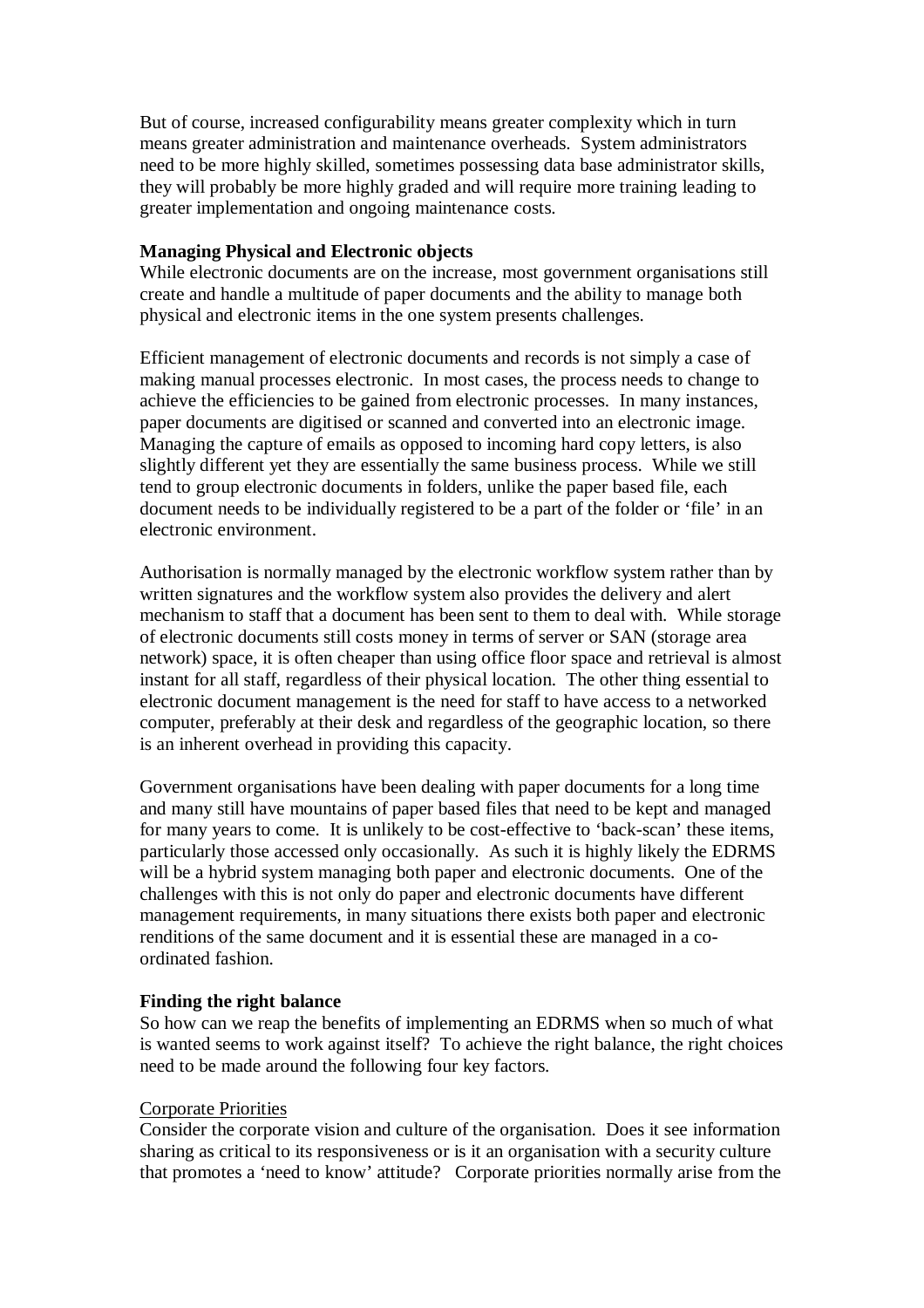kind of business an organisation is involved in while the culture is often driven by the major professional group within the organisation. For example, an educational organisation is often keen to promote information sharing while a police or military organisation will demand a high level of information security.

# Business Needs

Similarly the business needs of the organisation are paramount when choosing and configuring an EDRMS. EDRM systems support business processes so the emphasis must lie with meeting business needs. In a large organisation with a wide range of business processes or ones that vary and change on a regular basis, it may be impractical to implement automated workflows to any great extent. Consider user's requirements as well. Can the system be implemented to provide low end users with a simpler interface, while still providing high end users with greater functionality?

# Cost

Any responsible organisation must consider the cost versus benefit of a major system implementation such as EDRMS. While the system being considered may be highly sophisticated with a high degree of functionality, is it really going to provide a reasonable return on investment? A less sophisticated system may not provide the same level of functionality but it may still be able to provide significant benefits for much less cost. So long as it can meet the bulk of requirements and the vendor can demonstrate a commitment to improvement, or better still, a commitment to develop the system in partnership with the organisation, it may be the better option.

# Risk Management

Every business decision made has an element of risk and this applies to EDRMS design as much as anything else. What is the risk to the organisation if the system is designed to provide easier access and relies on user intervention to apply security rather than automating it? Unless the organisation deals with highly confidential information this may be very low. What is the risk to user acceptance if highly sophisticated functionality is implemented when the user base is highly computer literate? Probably very low but if the user base is not then the risk is high.

#### **In Conclusion**

Selecting and implementing the right EDRMS is never an easy job, but careful consideration of the above key factors in relation to the specific organisation will help achieve the right balance and hopefully the pleasure will outweigh the pain. Remember though, it is also essential to build in monitoring and review mechanisms so that any conflicts or issues that do arise can be identified and remedial action undertaken as quickly as possible.

Sally Algate ARMA